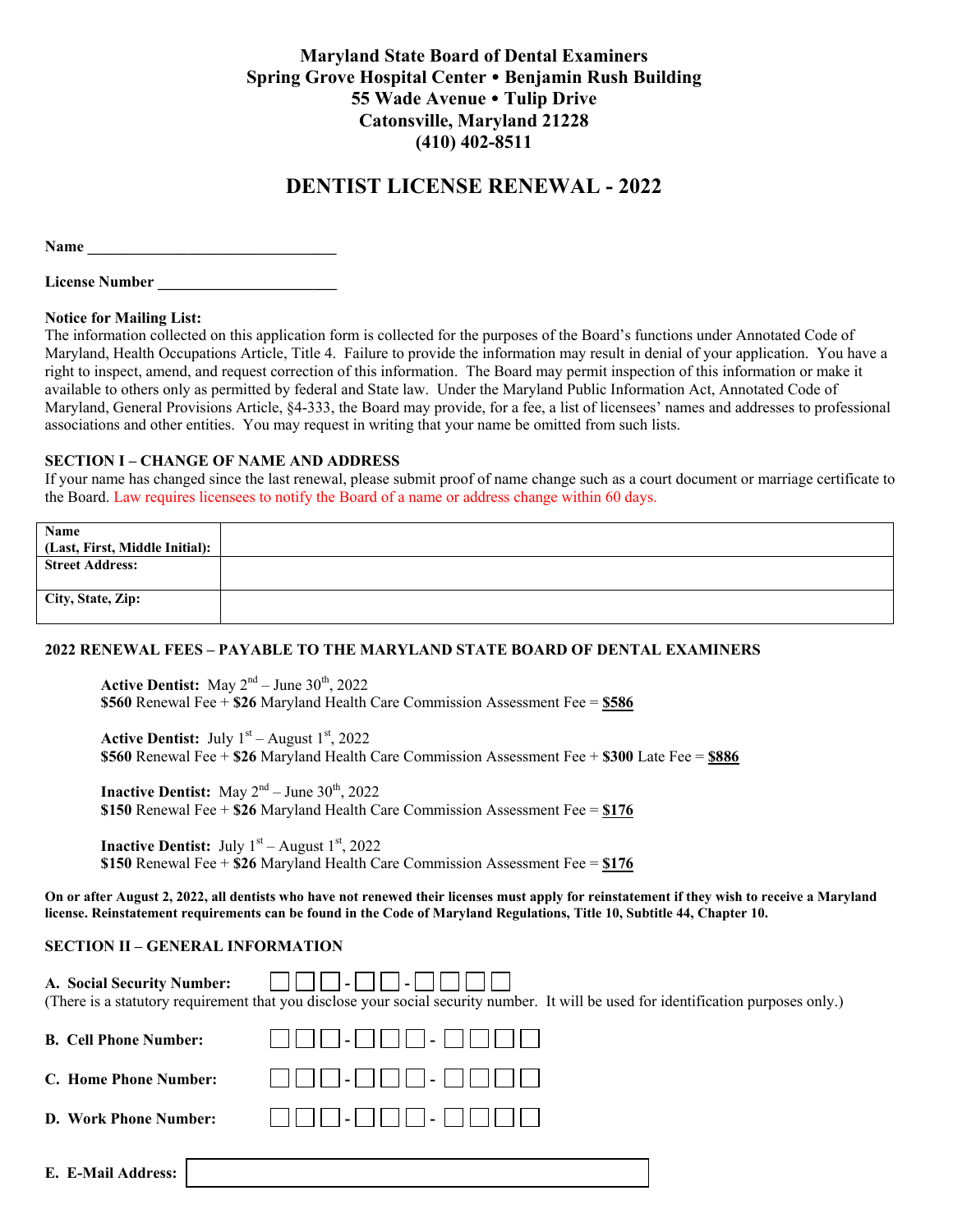#### **SECTION II – GENERAL INFORMATION (CONT'D)**

## **F. Gender Identification:** Female Male

#### **G. Race/Ethnic Identification – Please check all that apply**

| Are you of Hispanic or Latino origin? Yes □ No □                                                                               |  |
|--------------------------------------------------------------------------------------------------------------------------------|--|
| (A person of Cuban, Mexican, Puerto Rican, South or Central American, or other Spanish culture or origin, regardless of race.) |  |

Select one or more of the following racial categories:

- 1. <sup>American Indian or Alaska Native</sup> (A person having origins in any of the original peoples of North or South America, including Central America, and who maintains tribal affiliations or community attachment.)
- 2.  $\Box$  Asian (A person having origin in any of the original peoples of the Far East, Southeast Asia, or the Indian subcontinent including, for example, Cambodia, China, India, Japan, Korea, Malaysia, Pakistan, the Philippine Islands, Thailand, and Vietnam.)
- 3.  $\Box$  Black or African American (A person having origins in any of the black racial groups of Africa.)
- 4. Native Hawaiian or other Pacific Islander (A person having origins in the original peoples of Hawaii, Guam, Samoa, or other Pacific Islands.)
- 5.  $\Box$  White (A person having origins in any of the original peoples of Europe, the Middle East, or North Africa.)

|  | H. Date of Birth |  | (mm/dd/yyyy) |
|--|------------------|--|--------------|
|--|------------------|--|--------------|

#### **I. Requested licensure status:**

Check one of the following:

- **n** Active
- $\Box$  Inactive
- $\Box$  Do not renew
- Retired Volunteer (Please contact the Board's office for a Retired Volunteer Application)

# **J. Present Maryland licensure status:**<br>  $\Box$  Active  $\Box$  In:

 $\Box$  Inactive

#### **K. Maryland practice**:

Since your last renewal have you practiced in the State of Maryland?  $\Box$  Yes  $\Box$  No

#### **L. Licensure in other states:**

| <b>License Number</b> |  |  |
|-----------------------|--|--|
|                       |  |  |
|                       |  |  |
|                       |  |  |

#### **SECTION III - CHARACTER AND FITNESS**

The following questions pertain to the period starting on July 1, 2020 and ending June 30, 2022.

**If you answer "YES" to any question(s) in Section III – Character and Fitness, attach a separate page with a complete explanation of each occasion. Each attachment must have your name in print, signature, and date.** 

# **YES NO SINCE JULY 1, 2020**

- $\Box$  a. Has any licensing or disciplinary board of any jurisdiction, including Maryland, or any federal entity denied your application for licensure, reinstatement, or renewal, or taken any action against your license, including but not limited to reprimand, suspension, revocation, a fine, or non-judicial punishment? If you are under a Board Order in a state other than Maryland and the Order was effective on or after July 1, 2020, you must enclose a certified legible copy of the entire Order with this application.
- $\Box$  b. Have any investigations or charges been brought against you or are any currently pending in any jurisdiction, including Maryland, by any licensing or disciplinary board or any federal or state entity?
- $\Box$   $\Box$  c. Has your application for a dentist license in any jurisdiction been withdrawn for any reason?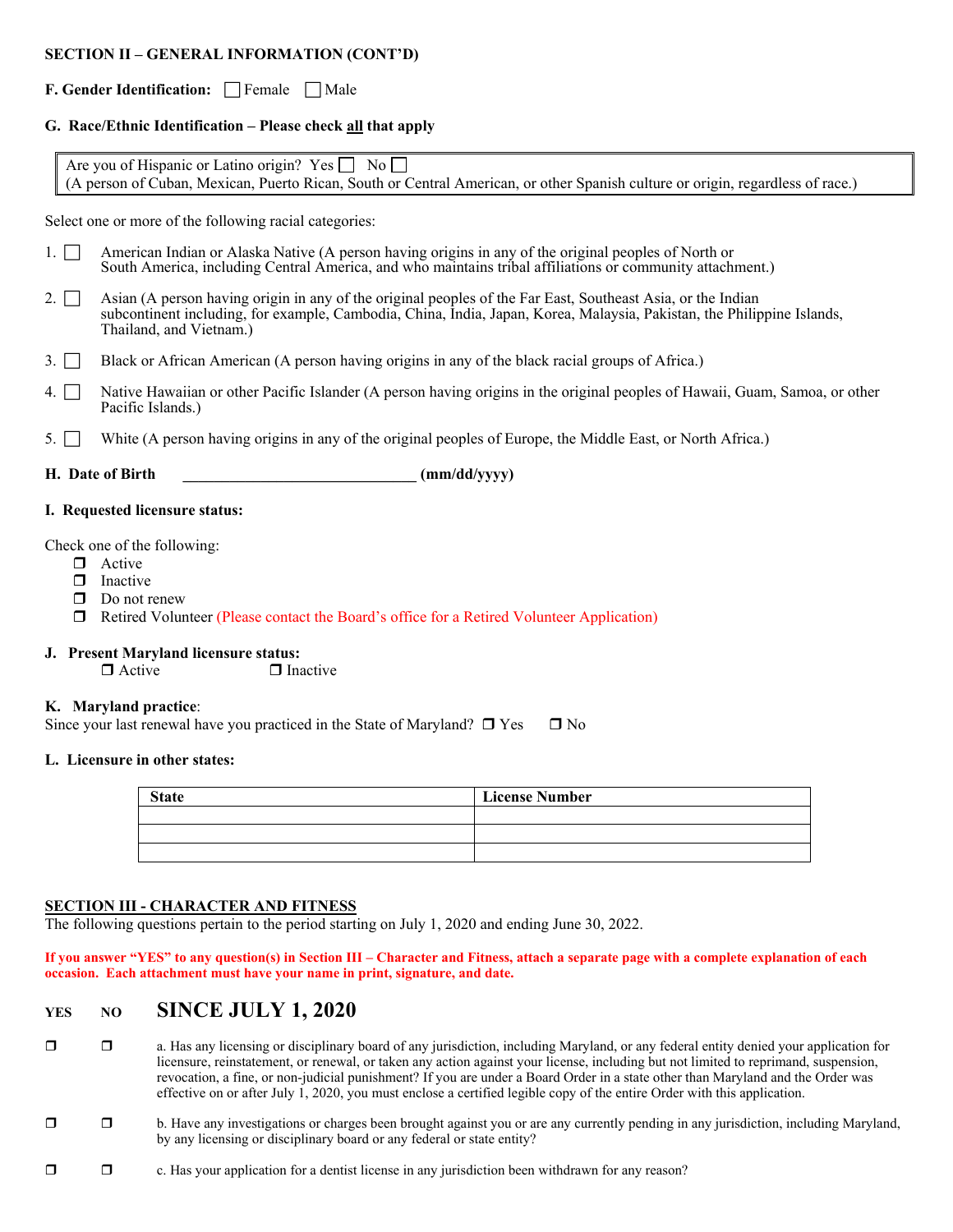#### **SECTION III – CHARACTER AND FITNESS (CONT'D)**

| <b>YES</b> | N <sub>O</sub> |                                                                                                                                                                                                                                                                                                                                   |
|------------|----------------|-----------------------------------------------------------------------------------------------------------------------------------------------------------------------------------------------------------------------------------------------------------------------------------------------------------------------------------|
| $\Box$     | $\Box$         | d. Has an investigation or charge been brought against you by a hospital, related institution, or alternative health care system?                                                                                                                                                                                                 |
| $\Box$     | $\Box$         | e. Have you had any denial of application for privileges, been denied for failure to renew your privileges, or limitation, restriction,<br>suspension, revocation or loss of privileges in a hospital, related health care facility, or alternative health care system?                                                           |
| $\Box$     | $\Box$         | f. Have you pled guilty, nolo contendere, had a conviction or receipt of probation before judgment or other diversionary disposition<br>of any criminal act, excluding minor traffic violations?                                                                                                                                  |
| $\Box$     | $\Box$         | g. Have you pled guilty, nolo contendere, had a conviction, or receipt of probation before judgment or other diversionary disposition<br>for an alcohol or controlled dangerous substance offense, including but not limited to driving while under the influence of alcohol or<br>controlled dangerous substances?               |
| $\Box$     | $\Box$         | h. Do you have criminal charges pending against you in any court of law, excluding minor traffic violations?                                                                                                                                                                                                                      |
| $\Box$     | $\Box$         | i. Do you have a physical condition that impairs your ability to practice dentistry?                                                                                                                                                                                                                                              |
| $\Box$     | $\Box$         | i. Do you have a mental health condition that impairs your ability to practice dentistry?                                                                                                                                                                                                                                         |
| $\Box$     | $\Box$         | k. Have the use of drugs and/or alcohol resulted in an impairment of your ability to practice dentistry?                                                                                                                                                                                                                          |
| $\Box$     | $\Box$         | 1. Have you illegally used drugs?                                                                                                                                                                                                                                                                                                 |
| $\Box$     | $\Box$         | m. Have you surrendered or allowed your license to lapse while under investigation by any licensing or disciplinary board of any<br>jurisdiction, including Maryland, or any federal or state entity?                                                                                                                             |
| $\Box$     | $\Box$         | n. Have you been named as a defendant in a filing or settlement of a malpractice action?                                                                                                                                                                                                                                          |
| $\Box$     | $\Box$         | o. Has your employment been affected or have you voluntarily resigned from any employment, in any setting, or have you been<br>terminated or suspended, from any hospital, related health care or other institution, or any federal entity for any disciplinary reasons<br>or while under investigation for disciplinary reasons? |

#### **SECTION IV – OWNERSHIP OF A DENTAL PRACTICE**

**Maryland Law Requires that Each Owner of a Dental Practice Hold an Active Maryland Dental License to Practice Dentistry.** 

**1. Your Name and License Number:** 

**Provide the address (es) at each Maryland office at which you practice dentistry. For each office, indicate the name(s) and license number(s) of each Maryland licensed dentist who holds an ownership interest in the practice at each location. If the dental office(s) are organized as a Professional Corporation, Professional Association, Limited Liability Company, or other business entity, provide the full name of the entity and the name(s) of the Maryland licensed dentist(s) who own the entity.** 

**2. Address:** 

**Name of Practice:** *Name* **of Practice:** *Name* **of Practice:** *Name O* 

**Maryland licensed dentist(s) who own the dental practice and their license number(s):** 

**3. Address:** 

**Name of Practice:**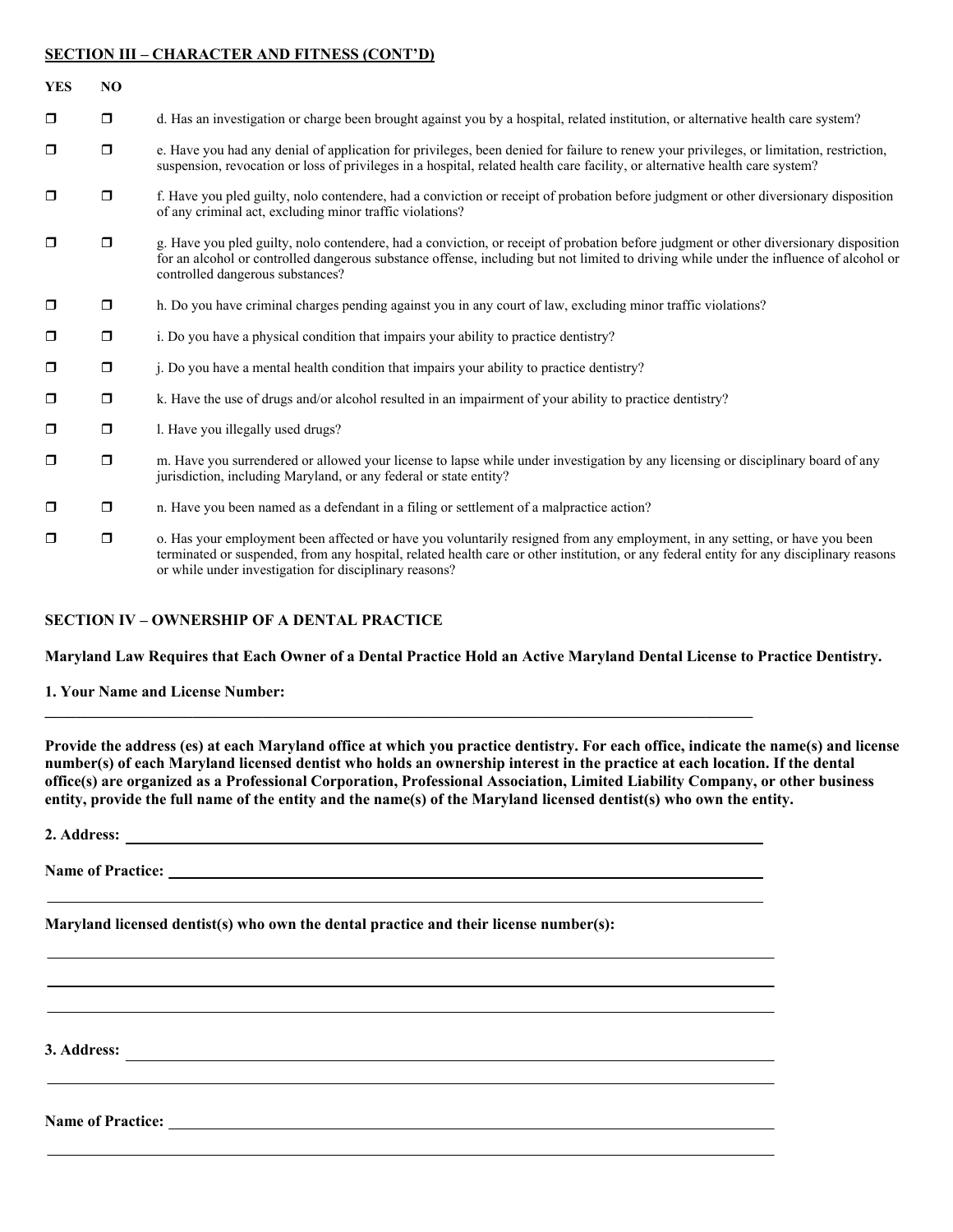#### **SECTION IV – OWNERSHIP OF A DENTAL PRACTICE (CONT'D)**

**Maryland licensed dentist(s) who own the dental practice and their license number(s):** 

**4. Address:** 

Name of Practice: <u>**William Community Community Community Community** Community Community Community Community Community Community Community Community Community Community Community Community Community Community Community Com</u>

**Maryland licensed dentist(s) who own the dental practice and their license number(s):** 

**The Well Being Committee assists dentists and their families who are experiencing personal problems. The Committee has helped many dentists over the years with problems such as stress, drug dependence, alcoholism, depression, medical problems, infectious diseases, neurological disorders and other illnesses that cause impairment. For more information, go to www.dentistwellbeing.com.** 

## **SECTION V – ANESTHESIA AND SEDATION**

This section must be completed by dentists only.

#### **Dentists please answer the following:**

| YES | NO.    |                                                                                      |
|-----|--------|--------------------------------------------------------------------------------------|
|     | $\Box$ | I administer general anesthesia.                                                     |
|     | $\Box$ | I have a permit to administer general anesthesia.                                    |
|     |        | I administer parenteral sedation.                                                    |
|     |        | I have a permit to administer parenteral sedation.                                   |
|     |        | I administer a non-parenteral anesthetic. (Class I Permit Required).                 |
|     |        | I have a permit to administer a non-parenteral anesthetic. (Class I Permit Required) |

#### **SECTION VI – SPECIALTIES**

This section must be completed by dentists only.

Does the Maryland State Board of Dental Examiners recognize you as a specialist?  $\Box$  Yes  $\Box$  No If so, please indicate specialty? \_\_\_\_\_\_\_\_\_\_\_\_\_\_\_\_\_\_\_\_\_\_\_\_\_\_\_\_\_\_\_

## **SECTION VII – WORKERS' COMPENSATION**

The Annotated Code of Maryland, Health Occupations Article, §1-202 requires that you verify compliance with the Workers' Compensation Law for your renewal to be issued. I hereby certify the following: (**a) I do not practice in Maryland**; OR **(b) I do practice, but do not employ anyone in my practice in Maryland**; OR **(c) I employ one or more persons in Maryland and have the following Workers' Compensation coverage:** 

Insurance Company (Workers' Compensation only): Policy Number: Expiration Date: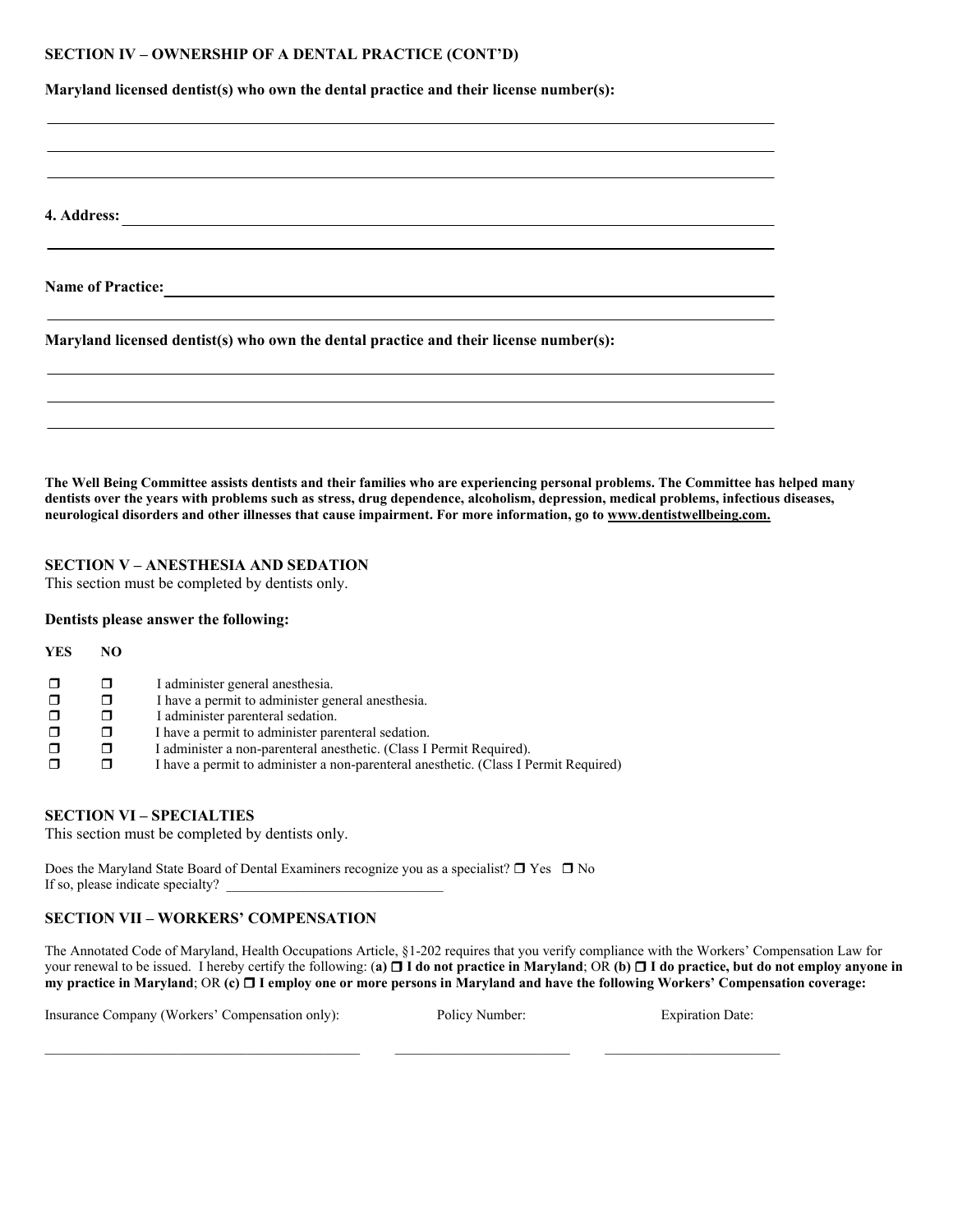## **SECTION VIII – DENTAL EDUCATION**

- a. School of graduation: \_\_\_\_\_\_\_\_\_\_\_\_\_\_\_\_\_\_\_\_\_\_\_\_\_\_\_\_
- b. Date of graduation:

(Month, Day & Year)

c. Degree Earned: \_\_\_\_\_\_\_\_\_\_\_\_\_\_\_\_\_\_\_\_\_\_\_\_\_\_\_\_\_\_\_\_\_

## **SECTION IX - CONTINUING EDUCATION REQUIREMENTS**

Choose one statement that applies to you. If you check e., you must include a written request for an extension with this application. All applicants for renewal of an active license must complete and return the enclosed form listing the names, dates, and credit hours of courses taken during the continuing education period.

**Notice Regarding 2-Hour Board-Approved Course on Abuse and Neglect**: Those who obtained an **initial** dental license in 2020 must complete a 2-hour Board-approved course on abuse and neglect as it relates to Maryland law before their license will be renewed. **Those who renewed their license in 2018 are required to complete the course as a condition of license renewal in this 2022 renewal cycle. Those who renewed their license in 2020 are not required to complete the course as a condition of license renewal in this 2022 renewal cycle since the regulations require that the course be completed every other renewal cycle.** Therefore, those who completed the course as a condition of license renewal in 2020 must complete the course again as a condition of license renewal in 2024, 2028, 2032, etc.

**Notice Regarding 2-Hour Board-Approved Course on proper prescribing and disposal of prescription drugs (Pharmacology):** Those who obtained an **initial** dental license in 2020 must complete a 2-hour Board-approved course in pharmacology, even if you do not prescribe prescription drugs. **Those who renewed their license in 2020 are not required to complete the course as a condition of license renewal in this 2022 renewal cycle since the regulations require that the course be completed every other renewal cycle.** Therefore, those who completed the course as a condition of license renewal in 2020 must complete the course again as a condition of license renewal in 2024, 2028, 2032, etc., even if you do not prescribe prescription drugs.

**Notice Regarding Board-Approved Courses in 1) Cultural and Linguistic Competency, Health Disparities, and Health Literacy; and 2) Military Culture: A licensee may earn a combined total of up to 4 continuing education hours for the following Board-approved courses: 1) Cultural and Linguistic Competency, Health Disparities, and Health Literacy; and 2) Military Culture.** 

**For additional information please visit the Board's website at health.maryland.gov/dental and click on the link under the topic Continuing Education – Courses in Cultural and Linguistic Competency, Health Disparities, and Health Literacy; and Courses in Military Culture.** 

- $\Box$  a. Continuing education requirement met. I have completed 30 hours of continuing education, including two (2) hours of Infection control, two (2) hours of Pharmacology (if required to do so) and maintained my CPR certification during the Period from January 1, 2020 through December 31, 2021. I have also completed a 2-hour Board-approved course on abuse and neglect as it relates to Maryland law (if required to do so).
- b. New graduate. I received a license within 6 months after graduation from an approved dental school and am not required to fulfill the continuing education requirements of the Board for the first 2-year renewal cycle following initial licensure.
- c. Graduate /Resident student. I am currently enrolled in a graduate/specialty program. Please specify program and location.
- $\Box$  d. Inactive status. I have or am requesting an inactive dental license and am not subject to the continuing education required until or unless I request reactivation of the license.
- $\Box$  e. Continuing education requirement not met. I have not fulfilled the continuing education requirements of the Board and have attached a written request for an **extension to June 30, 2022** to satisfy the continuing education requirements. I understand that failure to include a written request for an extension may result in my not meeting the qualifications for renewal of my license.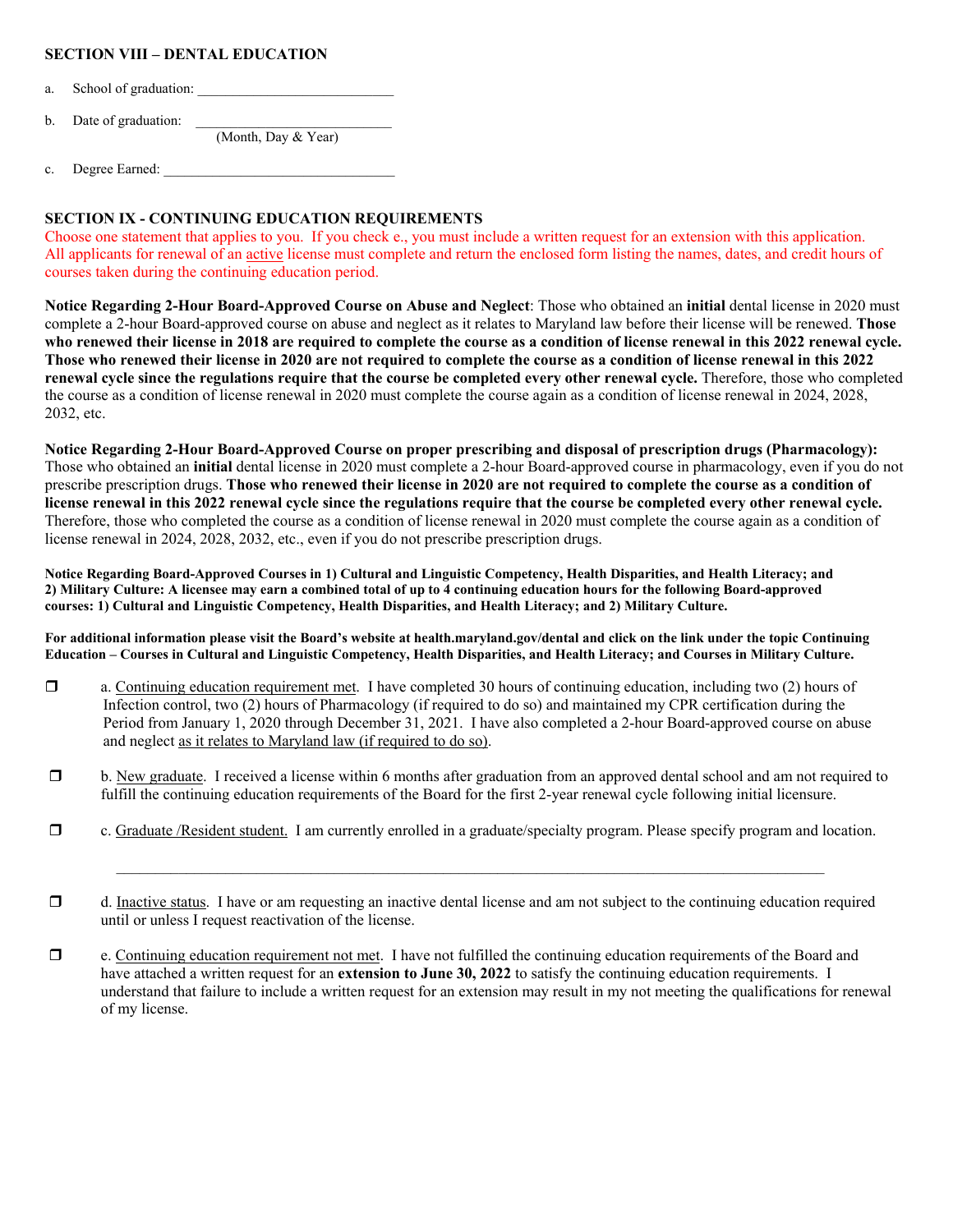## **Section X – Completion of Implicit Training Bias Program**

Senate Bill 5 and House Bill 28 passed by the Maryland General Assembly in 2021 requires all applicants for renewal of health occupations boards' licenses and certificates in Maryland to complete an Implicit Bias Training Program approved by the Cultural and Linguistic Health Care Competency Program of the Maryland Department of Health. You must attest that you have completed the program in order to be eligible to renew your license. **You are required to complete the program only once. Go to https://health.maryland.gov/mhhd. Choose Implicit Bias Training on the left side vertical menu. Choose one of the listed courses and successfully complete the course. Other courses do not qualify. You need not obtain a certificate of completion. You are asked on this application to "attest" that you successfully completed one of the listed courses.** 

 **I attest that I have successfully** completed an Implicit Bias Training Program approved by the Cultural and Linguistic Health Care Competency Program of the Maryland Department of Health.

 **I have not successfully** completed an Implicit Bias Training Program approved by the Cultural and Linguistic Health Care Competency Program of the Maryland Department of Health. **I understand that I will not be eligible to renew my license until I successfully complete the approved program.**

## **Release and Certification Instructions:**

Please indicate your acceptance of the Release and Certification by 1) checking the box "Yes" and 2) Signing the Release and Certification.

## **Release and Certification:**

Practice of dentistry without an active license is a violation of the Dental Practice Act**. I affirm that the contents of this document are true and correct to the best of my knowledge and belief. Failure to provide truthful answers may result in disciplinary action.** 

I agree that the Maryland State Board of Dental Examiners (the Board) may request any information necessary to process my application for a dentist license in Maryland from any person or agency, including but not limited to postgraduate program directors, individual dentists, government agencies, the National Practitioner Data Bank, the Healthcare Integrity and Protection Data Bank, hospitals and other licensing bodies, and I agree that any person or agency may release to the Board the information requested. I also agree to sign any subsequent release for information that may be requested by the Board.

I agree that I will fully cooperate with any request for information or with any investigation related to my dental practice as a licensed dentist in the State of Maryland, including a subpoena requesting documents or records; the inspection of my dental practice; or my appearance before the Board or its staff.

I shall inform the Board within 60 days of any change to any answer I originally gave in this application, any arrest or conviction, any change of address or any action that occurs based on accusations that would be grounds for disciplinary action under the Annotated Code of Maryland, Health Occupations Article, §4-315. I solemnly affirm, under the penalties of perjury, that the above is true to the best of my knowledge, information or belief.

 $\mathcal{L}_\text{max} = \frac{1}{2} \sum_{i=1}^{n} \frac{1}{2} \sum_{i=1}^{n} \frac{1}{2} \sum_{i=1}^{n} \frac{1}{2} \sum_{i=1}^{n} \frac{1}{2} \sum_{i=1}^{n} \frac{1}{2} \sum_{i=1}^{n} \frac{1}{2} \sum_{i=1}^{n} \frac{1}{2} \sum_{i=1}^{n} \frac{1}{2} \sum_{i=1}^{n} \frac{1}{2} \sum_{i=1}^{n} \frac{1}{2} \sum_{i=1}^{n} \frac{1}{2} \sum_{i=1}^{n} \frac{1$ 

## **Yes (In addition please sign the Release and Certification which follows)**

Applicant Signature Date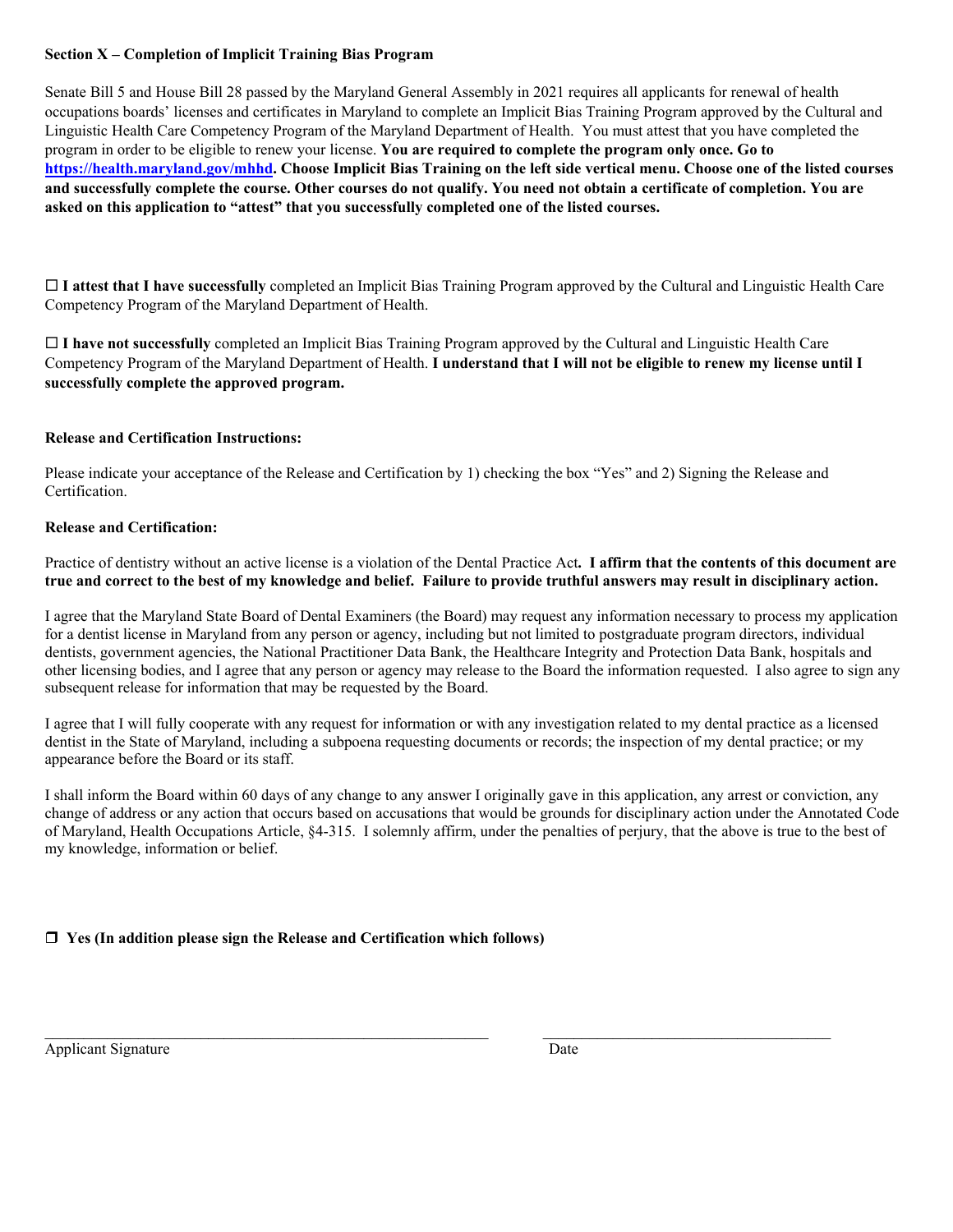#### **STATEMENT OF CONTINUING EDUCATION COURSES COMPLETED FOR 2020 LICENSE RENEWAL. CONTINUING EDUCATION PERIOD: JANUARY 1, 2020 – DECEMBER 31, 2021**

Regulations require that in order to renew a dental license applicants complete 30-hours of Board-approved continuing education per renewal period, including 2-hours of infection control, maintain CPR Certification, complete a 2-hour Board-approved course on pharmacology, if required to do so, and complete a 2-hour Board-approved course on abuse and neglect as it relates to Maryland law, if required to do so.

Licensees may complete a combined total of up to 4 hours of Board-approved courses in 1) cultural and linguistic competency, health disparities, and health literacy; and 2) military culture.

Up to 17 hours of self-study activity are permitted to meet the 30-hour requirement. Courses on money management, personal finance, personal business matters, including practice management, personal health and recreation, politics, memory training, speed reading, and HIPAA are not considered clinical and may not be applied toward the 30-hour continuing education requirement. For a copy of the Code of Maryland Regulations, Title 10, Subtitle 44, Chapter 22, Continuing Education, contact the Board at (410) 402-8509.

|       | <b>COURSE TITLE OR NAME</b> | <b>CREDIT</b><br><b>HOURS</b><br><b>EARNED</b> | <b>DATE</b> | <b>NAME OF INSTRUCTOR OR</b><br><b>SPONSOR</b> | Check if<br><b>Self</b><br><b>Study</b> |
|-------|-----------------------------|------------------------------------------------|-------------|------------------------------------------------|-----------------------------------------|
| 1.    |                             |                                                |             |                                                |                                         |
| 2.    |                             |                                                |             |                                                |                                         |
| 3.    |                             |                                                |             |                                                |                                         |
| 4.    |                             |                                                |             |                                                |                                         |
| 5.    |                             |                                                |             |                                                |                                         |
| 6.    |                             |                                                |             |                                                |                                         |
| 7.    |                             |                                                |             |                                                |                                         |
| 8.    |                             |                                                |             |                                                |                                         |
| 9.    |                             |                                                |             |                                                |                                         |
| 10.   |                             |                                                |             |                                                |                                         |
| $11.$ |                             |                                                |             |                                                |                                         |
| 12.   |                             |                                                |             |                                                |                                         |
| 13.   |                             |                                                |             |                                                |                                         |
| 14.   |                             |                                                |             |                                                |                                         |
| 15.   |                             |                                                |             |                                                |                                         |
| 16.   |                             |                                                |             |                                                |                                         |
| 17.   |                             |                                                |             |                                                |                                         |
| 18.   |                             |                                                |             |                                                |                                         |
| 19.   |                             |                                                |             |                                                |                                         |

| <b>Infection Control Course:</b> |        |  |
|----------------------------------|--------|--|
| <b>Pharmacology Course:</b>      |        |  |
| <b>Abuse and Neglect Course:</b> |        |  |
| <b>Current CPR Card:</b>         | No CE  |  |
|                                  | credit |  |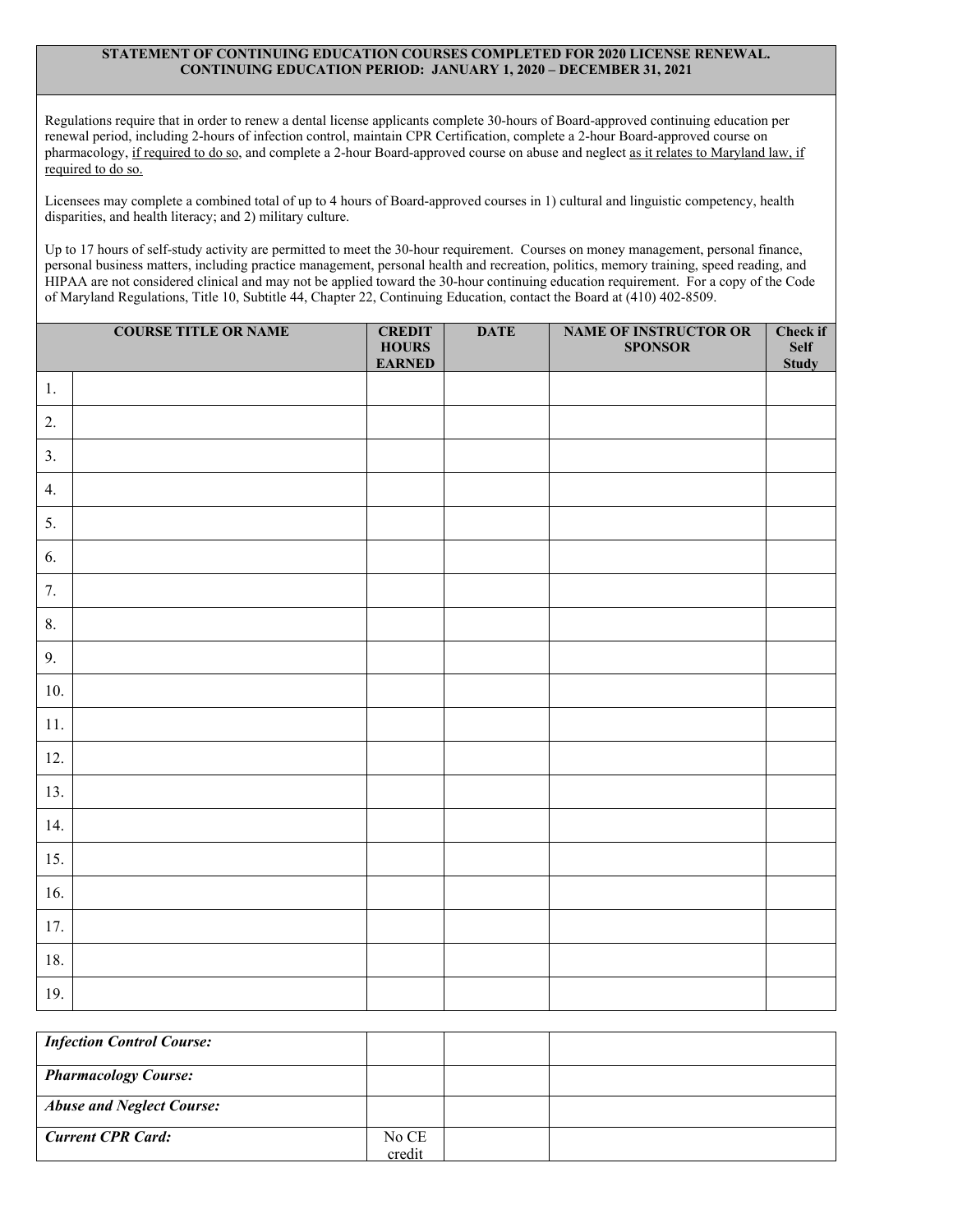# **Maryland State Board of Dental Examiners Spring Grove Hospital Center Benjamin Rush Building 55 Wade Avenue Tulip Drive Catonsville, Maryland 21228 (410) 402-8511**

# **2022 RENEWAL INSTRUCTIONS RENEWAL DEADLINE JUNE 30, 2022**

# **Renewal Instructions:**

This is your renewal package for the July 1, 2022 through June 30, 2024 renewal period. Our renewal application has changed. Please carefully read and complete each section of the renewal application that pertains to your licensure type and return it to our office on or before Thursday, June 30, 2022. You may renew only if you have completed your continuing education requirements by December 31, 2021 or have requested a six-month extension to complete the requirements by June 30, 2022, as required by regulation. Your signature on the application attests to the successful completion of the required hours by the deadline. Submission of any false statement regarding continuing education may result in formal disciplinary action by the Board.

Your application must be fully completed and signed in order to be processed. **Incomplete forms will be returned and will cause your renewal to be delayed and subject you to a reprocessing fee of \$50.** Applications that are not fully completed, signed, and received by the Board before the expiration date will subject you to additional fees and possible disciplinary action. **Practicing without a current active license, registration, or certification is a violation of the Dentistry Act and could result in disciplinary action, including suspension or revocation.**

**Address:** The Board must, by law, have a valid address for you. The address you provide is the "address of record" that is available for public information requests and the address to which the Board will forward all correspondence. The Board does not send licenses, registrations, or certifications to post office boxes. You must provide a street address. Please provide a telephone number where you can be reached during the day in the event the Board needs to contact you regarding the processing of your application.

**Continuing Education:** A licensee shall complete not less than 30 full hours of continuing education, including at least 2-hours of infection control and 2-hours of Pharmacology, if required to do so during the 2-year period from January 1, 2020 – December 31, 2021. A licensee must also maintain cardiopulmonary resuscitation (CPR) certification from the American Heart Association's Basic Life Support for Healthcare Providers, the American Red Cross Cardiopulmonary Resuscitation for Professional Rescuers, or an equivalent program approved by the Board. The CPR certification does not count toward fulfilling the continuing education requirements. In addition, you must complete a 2-hour Board-approved course on abuse and neglect as it relates to Maryland law, if required to do so, which you may take in a classroom or on-line. Also, licensees may complete a combined total of up to 4 hours of Board-approved courses in 1) Cultural and Linguistic Competency, Health Disparities, and Health Literacy; and 2) Military Culture.

**Licensees must complete the enclosed Statement of Continuing Education Courses Completed for License Renewal.** You need to list the name of the course, the number of credit hours, the date completed, the name of instructor or sponsor, and check if self-study. **Do not submit course completion certificates. Licensees selected for a continuing education audit receive separate notification. If you received an audit notification letter you need not complete the enclosed Statement of Continuing Education Courses Completed for License Renewal.**